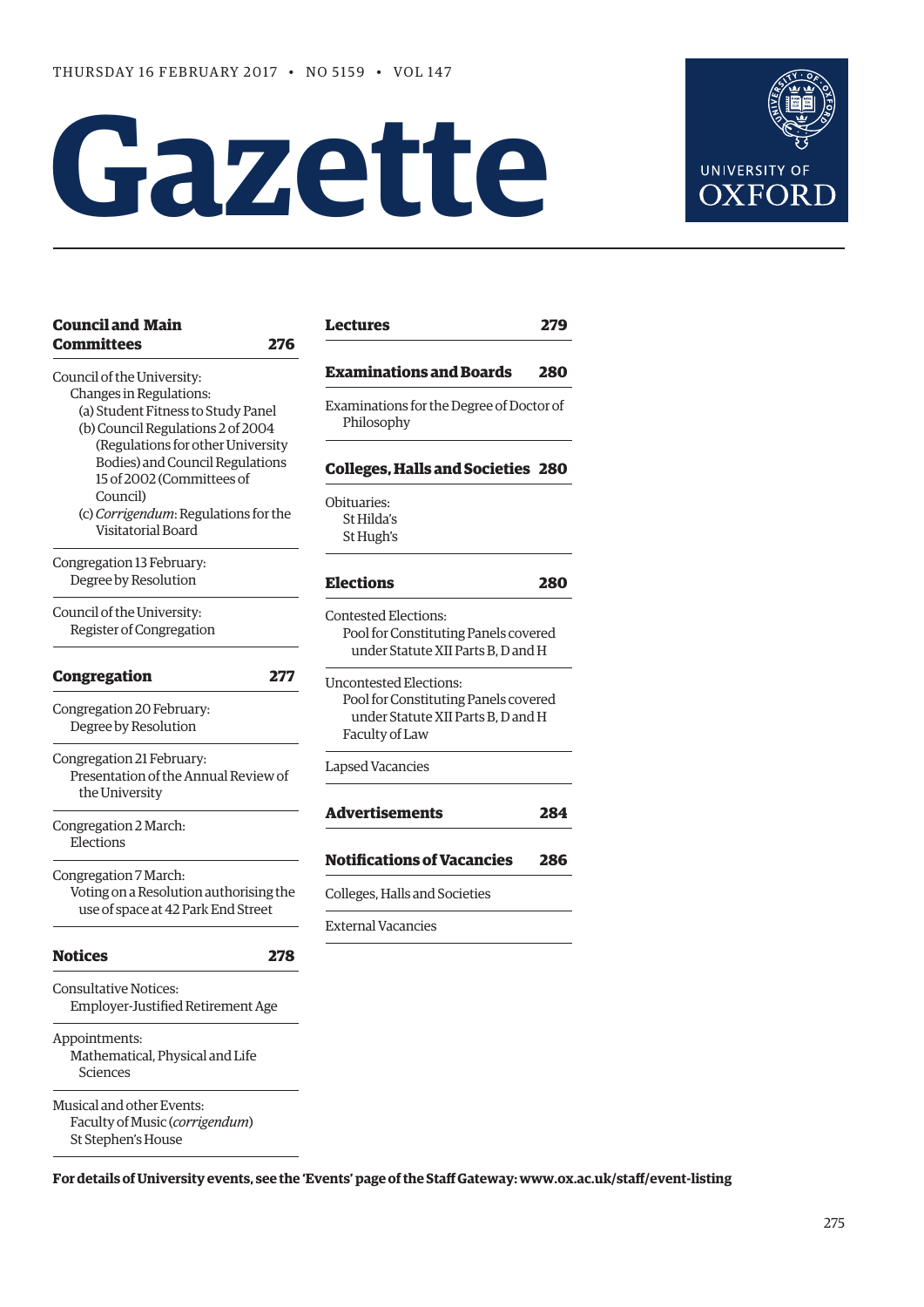# <span id="page-1-0"></span>Council and Main Committees

## **Council of the University**

Council has made the following changes to regulations, to come into effect on **3 March**.

## **(a) Student Fitness to Study Panel**

#### *Explanatory Note*

The following amendment clarifies that the Student Fitness to Study Panel has the power to decide (on behalf of the University) or recommend (to a college) that a student should be withdrawn from their course or programme of study.

#### *Text of Regulations*

In Council Regulations 1 of 2012, concerning the Student Fitness to Study Panel, amend regulation 3.5 (new text underlined, deleted text struck through):

'3.5. (1) The Panel shall make determinations in respect of a student's fitness to study on behalf of the University and make such recommendations to referring bodies as it shall consider necessary and proportionate, given the factors specified in regulation 3.8. Decisions and recommendations may include but are not limited to the following:

> (a) a decision or recommendation that a student is not fit to study in accordance with section 6 of Statute XIII;

> (b) a decision or recommendation that the student is fit to study in accordance with section 6 of Statute XIII;

(c) a decision or recommendation that the student's continued access to University and college facilities and premises be subject to certain conditions;

(d) a decision or recommendation that a student's access to University and college premises and facilities be suspended for a specific, or for an indefinite, period;

(e) a decision or recommendation that a student be withdrawn from their course or programme of study (if suspension under paragraph (d) above is not appropriate);

 $(e)$  (f) a recommendation that the matter is dealt with by the college under procedures determined by the college.

(2) The Panel shall seek the views of the student's college and department/ faculty before making a decision or recommendation under paragraph (1) above.

(3) The decision of the Panel shall be final and marks the completion of the University's procedure concerning fitness to study.'

# **(b) Council Regulations 2 of 2004 (Regulations for other University Bodies) and Council Regulations 15 of 2002 (Committees of Council)**

#### *Explanatory Note*

In Michaelmas term 2016, Council agreed in principle that a number of committees, which in the regulations either explicitly report directly to Council, or do so by default because they have no other reporting line, should report to other committees, subject to consultation with those concerned<sup>1</sup>. Consultation has been completed with four of these bodies and in the light of that Council proposes the following changes to their reporting lines.

*Oxford Committee for the Maison Française*. The committee had no defined reporting line. In correspondence with the Chair, Professor William James, it is proposed that it reports as needed to the General Purposes Committee of Council (GPC), given GPC's responsibility for the University's relations with outside bodies. The opportunity is also taken to clarify a cross-reference in the regulations, which ensures that one of the members of Congregation appointed by Council on the Oxford Committee is the University's representative on the *Comité Directeur*.

*Committee for the Ruskin School of Art*. The committee had no defined reporting line. With the agreement of the Committee for

the Ruskin School and the Humanities Divisional Board, the committee's reporting line is brought into line with that of other faculty bodies in that division, so that it is to make a termly report to the Humanities Divisional Board. The opportunity is also taken to replace the reference to 'chairman' with the gender-neutral 'chair' and update a cross-reference.

*Sheldonian Theatre*. The Curators had no defined reporting line. Following correspondence with the Academic Registrar (who has managerial oversight) and Chair, Dr Paul Coones, it is proposed that it reports as needed to GPC, given the Sheldonian's role in governance and ceremony.

*Committee on Statutes before the Privy Council*. The committee has no defined reporting line, except to Congregation through its notices in the *Gazette* on proposed changes to individual college statutes. Were it to have any difficulties that it wanted to raise with Council, its route would naturally be through GPC, given GPC's remit for relations with other institutions and for University legislation. It is therefore proposed to make that explicit in the legislation.

#### *Text of Regulations*

**1** In Part 4 of Council Regulations 2 of 2002 (Maison Française), amend regulation 4.4 as follows (new text underlined, deleted text struck through):

'4.4. This committee shall be composed as follows:

- (1) The Vice-Chancellor;
- (2) The Director of the Maison;

(3)–(5) Three members of Congregation appointed by Council, one of whom shall be the person appointed under clause 2 regulation 4.2 above;'.

**2** Ibid, insert new regulation 4.5 as follows:

'4.5. The committee shall refer such matters as it considers necessary to the General Purposes Committee of Council.'

**3** Ibid, in Part 7 (Committee for the Ruskin School of Art), amend regulation 7.4 (1) as

<sup>1</sup> available on the Council [website at https://www.council.](https://www.council.ox.ac.uk/system/files/(C(16)117w).pdf) ox.ac.uk/system/files/(C(16)117w).pdf and https://www. council.ox.ac.uk/system/files/(C(16)lxx[x-lxxxviii\)\\_0.pdf](https://www.council.ox.ac.uk/system/files/(C(16)lxxx-lxxxviii)_0.pdf)  (requires single sign-on)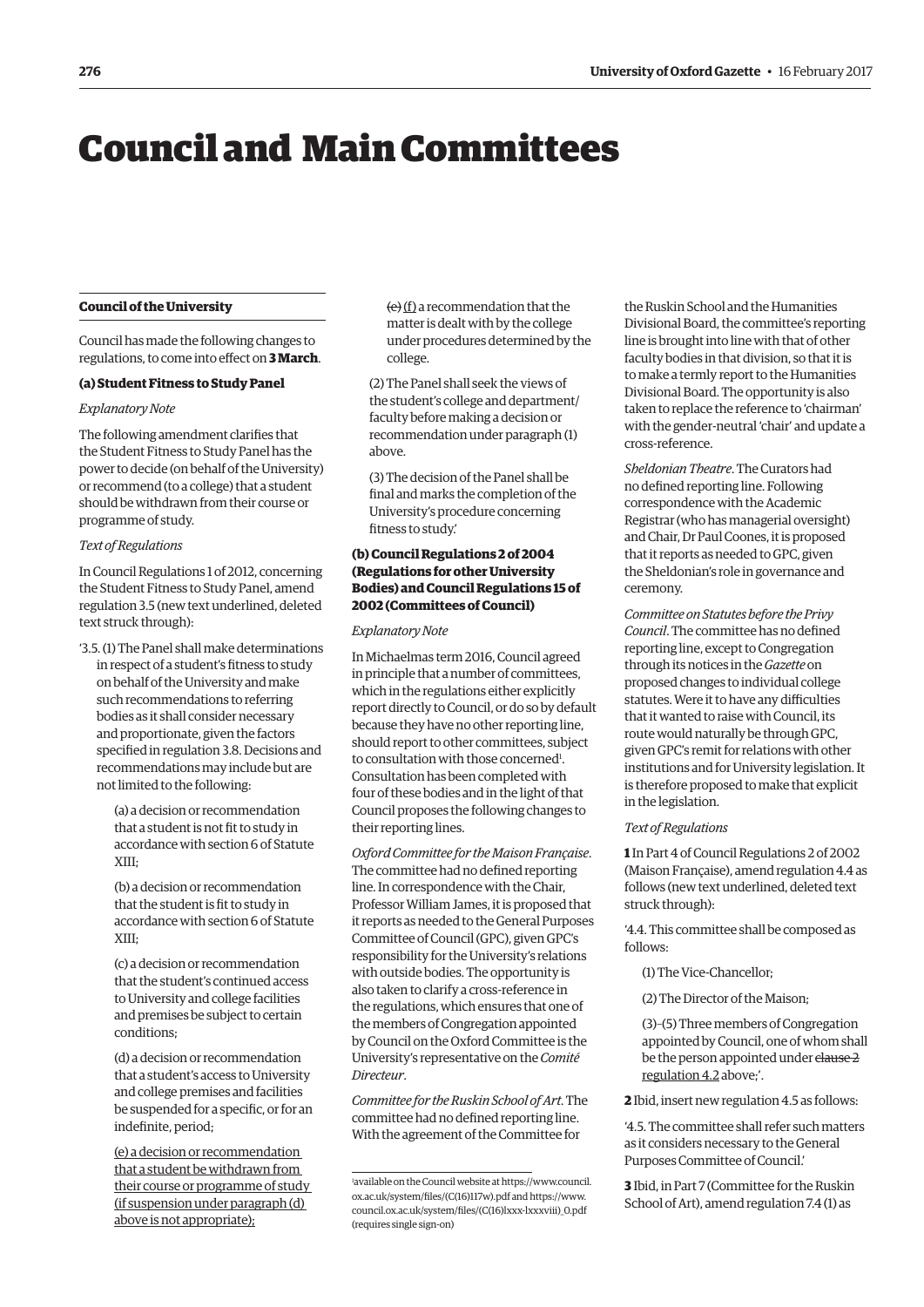# Congregation

<span id="page-2-0"></span>follows (new text underlined, deleted text struck through):

'(1) the chairman of the Ruskin School Joint Consultative Committee;'.

**4** Ibid, amend regulation 7.6 (1) as follows (new text underlined, deleted text struck through):

'7.6. (1) No student member shall be present for the discussion of reserved business as defined in regulation 87.(2) of the Regulations for Council.'

**5** Ibid, insert new regulation 7.7 as follows:

'7.7. The Committee shall report termly to the Humanities Board.'

**6** Ibid, in Part 8 (Curators of the Sheldonian Theatre), insert new regulation 8.5 as follows:

'8.5. The curators shall report to Council's General Purposes Committee as needed.'

**7** In Part 31 of Council Regulations 15 of 2002 (Committee on Statutes before the Privy Council), insert new regulation 31.3 as follows:

'31.3. If, in the exercise of its powers under regulations 31.1 and 31.2 above, the committee is of the opinion that a matter requires the attention of Council, it shall refer it in the first instance to the General Purposes Committee of Council.'

# **(c)** *Corrigendum***: Regulations for the Visitatorial Board**

## *Explanatory Note*

Changes were made to the regulations governing the Visitatorial Board to substitute the word 'charged' with the phrase 'who is the subject of the complaint' throughout those regulations (*Gazette*, [supplement \(1\) to No 5149, 16 November](http://www.ox.ac.uk/gazette/2016-2017/17november2016-no5150/supplements/#245211)  2016). In regulation 37 (previously regulation 36) the word 'charged' should not have been replaced as it relates to charges in the context of proceedings before a court of law, rather than before the board.

#### *Text of Regulations*

In regulation 37 of Council Regulations 36 of 2002, delete in both instances 'who is the subject of the complaint' and substitute 'charged'.

# **Congregation** 13 February

## **Degree by Resolution**

*This content has been removed as it contains personal information protected under the Data Protection Act.*

# **Congregation** 20 February

# **Degree by Resolution**

*This content has been removed as it contains personal information protected under the Data Protection Act.*

#### **Council of the University**

# **Register of Congregation**

The Vice-Chancellor reports that the following names have been added to the Register of Congregation:

Bogojevic, S, Lady Margaret Hall Chleboun, P I, Lady Margaret Hall Faber, N S, Faculty of Psychological Studies Green, D T, Magdalen Holmboe, K, Faculty of Psychological Studies Morin, R A, Wolfson Rogers, J K, Faculty of Statistics Savvopoulos, K, Faculty of Classics Stokes, J, Worcester Vatri, A, Wolfson Williams, C K, Trinity

#### **Congregation** 21 February

The meeting of Congregation is cancelled. The sole business comprises questions to which no opposition has been notified and in respect of which no request for adjournment has been received, and the Vice-Chancellor will accordingly declare the Annual Review presented without a meeting under the provisions of Sect 7 (1) of Statute IV.

# **Presentation of the Annual Review of the University**

The Annual Review of the University for 2015/16 ([Supplement \\*1 to](http://www.ox.ac.uk/about/organisation/annual-review) *Gazette*, Vol 147) will be declared presented.

# **Congregation** 2 March

# **Elections**

# CONTESTED ELECTIONS

Pool for Constituting Panels covered under Statute XII Parts B, D and H

# UNCONTESTED ELECTIONS

Pool for Constituting Panels covered under Statute XII Parts B, D and H Board of the Faculty of Law

# LAPSED VACANCIES

Details are in '[Elections'](#page-5-0) section below.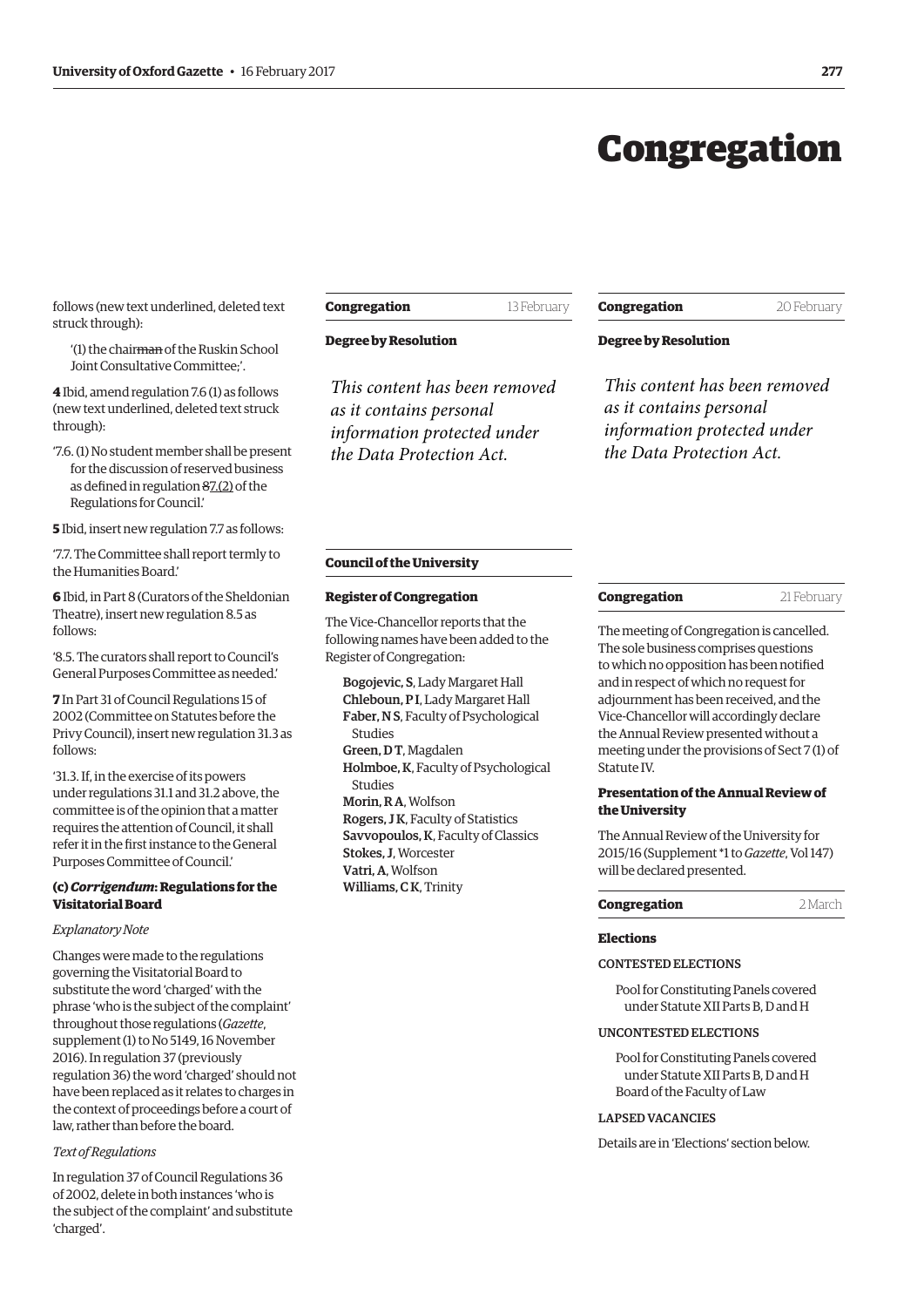# Notices

<span id="page-3-0"></span>

| Congregation |
|--------------|
|--------------|

**Congregation** 7 March

¶ Members of Congregation are reminded that any two members may, not later than **noon on 27 February**, give notice in writing to the Registrar that they wish to oppose or amend the resolution below (see the note on the conduct of business in Congregation below). If no such notice has been given, and unless Council has declared otherwise or the meeting has been adjourned, the resolution shall be declared carried, and the meeting may be cancelled.

# **Voting on a Resolution authorising the use of space at 42 Park End Street**

#### *Explanatory Note*

The Department of Sociology has grown rapidly over the last six years (by approximately 80%), in part due to its success in attracting external research funding. It is predominately located within the Manor Road Building, occupying approximately 677 sqm net usable area (NUA) of office and meeting space. In addition the department leases office space in 74 Woodstock Road amounting to approximately 160 sqm NUA from St Hugh's College. Nine of the department's academic staff do not have faculty offices and so utilise college accommodation.

The academic strategy is to co-locate the department. The current space in Manor Road is no longer sufficient to house the department's staff and student growth, nor does it have the capacity to accommodate the staff from 74 Woodstock Road. Estates Services has been unable to identify a suitable consolidated site within the University estate that would accommodate the entire department (including staff located in Manor Road and 74 Woodstock Road, staff whom the department is currently unable to accommodate and expected departmental expansion owing to new research grants).

The Social Sciences Division has strong ties to Nuffield College and is very supportive of the proposed West End strategy to develop the 'Island Site'. Nuffield, in collaboration with Sociology, has identified 42 Park End Street as an opportunity to relocate the entire department. The building

comprises approximately 685 sqm NUA (comprising 412 sqm on the ground floor and 273 sqm on the first floor). Due to the flexible configuration, the building would accommodate the staff currently in Manor Road and 74 Woodstock Road, as well as those academics currently without departmental office space. In addition, there is a second floor which could provide further expansion in the future.

#### *Text of Resolution*

That approximately 685 sqm NUA in 42 Park End Street be allocated to the Department of Sociology with effect from 1 December 2017 to 1 December 2022.

#### **Note on procedures in Congregation**

¶ Business in Congregation is conducted in accordance with Congregation Regulations 2 of 2002 [\(www.admin.ox.ac.uk/statutes/](http://www.admin.ox.ac.uk/statutes/regulations/529-122.shtml) [regulations/529-122.shtml\). A p](http://www.admin.ox.ac.uk/statutes/regulations/529-122.shtml)rintout of these regulations, or of any statute or other regulations, is available from the Council Secretariat on request. A member of Congregation seeking advice on questions relating to its procedures, other than elections, should contact Mrs F Burchett at the University Offices, Wellington Square (telephone: (2)80199; email: felicity. [burchett@admin.ox.ac.uk\); questions](mailto:felicity.burchett@admin.ox.ac.uk)  relating to elections should be directed to the Elections Officer, Ms S L S Mulvihill [\(telephone: \(2\)80463; email: elections.](mailto:elections.office@admin.ox.ac.uk) office@admin.ox.ac.uk).

#### **Consultative Notices**

#### **Employer-Justified Retirement Age**

# MESSAGE FROM THE VICE-CHANCELLOR

The Vice-Chancellor has sent the following message to all staff:

'You will know that an EJRA has been in place for the past five years and, in keeping with the commitment made at its introduction, has recently been reviewed. The review committee was chaired by Professor Irene Tracey and consisted of elected members of Congregation and other academics from across the University. (The full report of the review committee and its annexes are being made available at [www.ox.ac.uk/EJRA.\) Co](http://www.ox.ac.uk/EJRA)uncil considered the report at its meeting on February 6th and will do so again on March 13th. I would like to offer my deep appreciation, both personally and on behalf of our entire community, to the members of the committee and especially the chair for their painstaking work.

The issue of EJRA poses a particular challenge to a self-governing entity such as ours. We saw this last year with the highly charged debate in Congregation and the subsequent postal ballot supporting the retention of the EJRA. Almost everyone who works here will be affected by the decision made and so in essence has a conflict of interest.

As an institution we are trying to balance many competing and admirable objectives: how to demonstrate how much we value those who work here; how to ensure intergenerational fairness; how to ensure that we are providing opportunities for women and minorities to advance at a pace at least commensurate with their advances in other parts of our society; how to ensure that everyone who works here contributes fully and fairly to our collective endeavour; how do we do all this while continuing to attract and retain the most talented academics in the world and maintain our global reputation for excellence in research and teaching.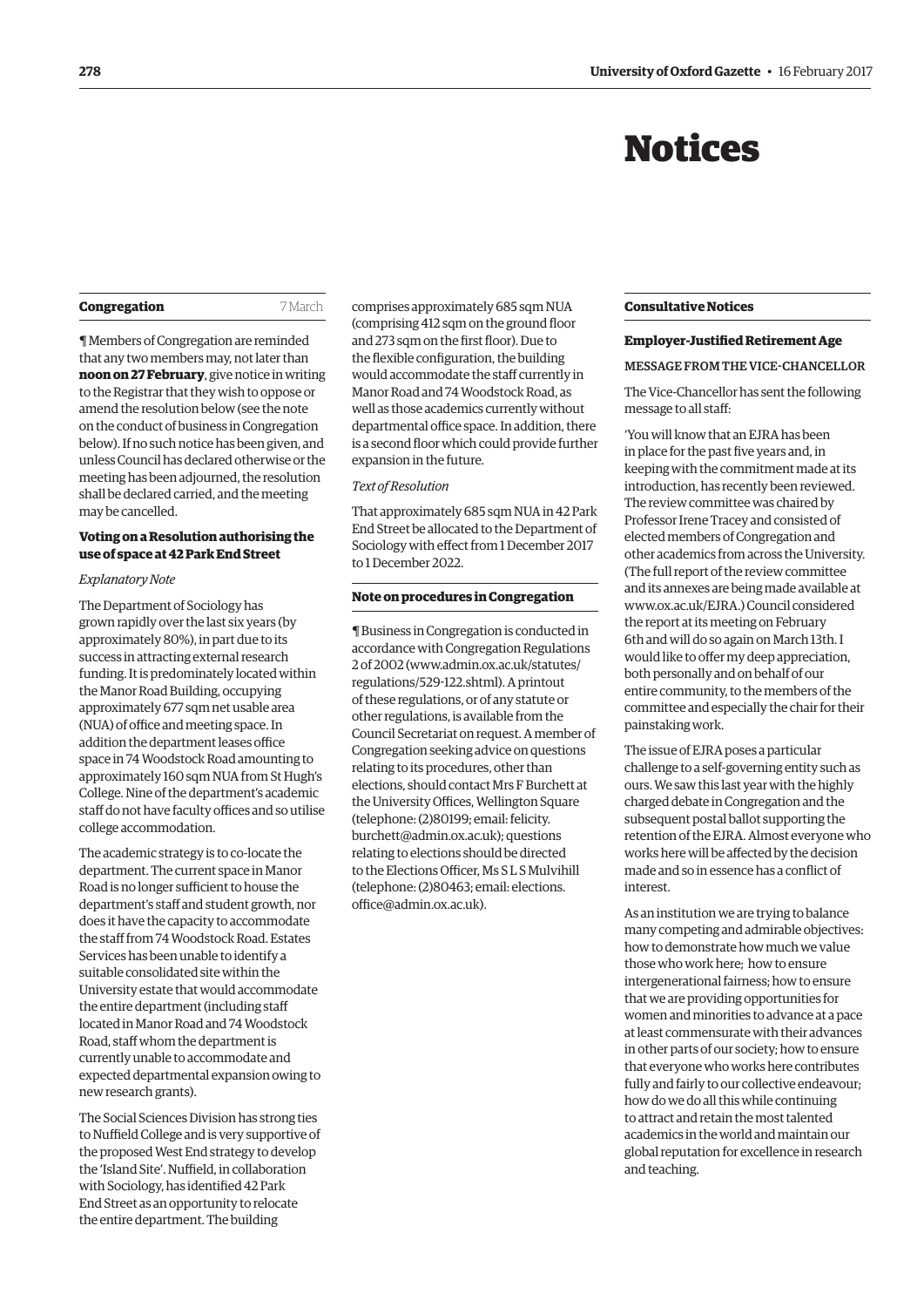# Lectures

<span id="page-4-0"></span>These are tough questions and it will be enormously difficult to forge a consensus on how best to respond. Reasonable people will differ on whether to accept the recommendations of the report, or whether to change, abolish, or strengthen the EJRA. Council will decide how to respond at its next meeting.

In order to allow you to have input on Council's decision I would like to refer you to the website containing information on the EJRA, the text of the debate in Congregation last year, and the report of the Committee. I would like to invite you to an open meeting on March 7th to share your views (please register here) and I invite you to express your views at the following email address: [ejra.review@admin.ox.ac.uk. Yo](mailto:ejra.review@admin.ox.ac.uk)u can let us know if you would like your comments posted on the website.

Most of those who have participated in the debate thus far are those who will be facing retirement in the next few years, but this issue affects all of us, and I would like to encourage everyone, including colleagues at all stages of their careers, to engage in helping us identify the best solution for the University now and in the future.'

To ensure that your feedback is presented at the meeting, please provide it in writing to [ejra.review@admin.ox.ac.uk by](mailto:ejra.review@admin.ox.ac.uk) **5pm on 6 March 2017.**

#### **Appointments**

# **Mathematical, Physical and Life Sciences**

#### APPOINTMENTS

Dr Pier Francesco Palamara, PhD Columbia, has been appointed to the Associate Professorship of Statistics, Department of Statistics, in association with a tutorial fellowship at Corpus Christi, from 1 July 2017 until 30 June 2022.

Dr Patrick Rebeschini, PhD Princeton, has been appointed to the Associate Professorship of Statistics, Department of Statistics, in association with a tutorial fellowship at University College, from 19 June 2017 until 18 June 2022.

#### **Musical and other Events**

#### **Faculty of Music**

*Corrigendum*

*10am, 8 Mar*: Natalie Clein leads a masterclass for three outstanding cellists from the University at the Holywell Music Room. More information and tickets: [www.musicatoxford.com.](http://www.musicatoxford.com)

# **St Stephen's House**

# SJE ARTS

The following events will be held at SJE Arts, St John the Evangelist church, 109A Iffley [Road. Information and tickets: www.sje](www.sje-oxford.org/events)oxford.org/events, 01865 613507.

*4 Mar*: Commotio and A440 Chamber Orchestra – James MacMillan's *7 Last Words from the Cross* and Edward Elgar's *Introduction* and *Allegro for Strings*

*5 Mar*: Savitri Grier, violin, with Richard Uttley, piano – Brahms, Enesco

*6 Mar*: International Piano Series: James Lisney – Schubert Series II, Piano Sonatas

*10 Mar*: Ghost Tour: Lewis & Leigh, Americana duo

*21 Mar*: International Piano Series: Steven Osborne – Brahms, Beethoven

*25 Mar*: Oxford Youth Choirs' Opera – Purcell's *Dido and Aeneas*

*30 Mar*: Lewis Watson tours with new album *Midnight*

#### **Humanities**

#### **Faculty of Philosophy**

OXFORD FORUM AND STANFORD UNIVERSITY CENTER IN OXFORD

Dr Karl Schoonover, Warwick, and Professor Elena Lombardi will lecture at 5.20pm on 16 February at Stanford House.

*Subject*: 'Vittorio De Sica's film *Ladri di biciclette* (*Bicycle Thieves*) (1948)'

#### **Colleges, Halls and Societies**

#### **New College**

POETRY SOCIETY ANNUAL LECTURE

Jan Wagner will deliver the 2017 Annual Poetry Society lecture at 7pm on 20 February in the Shulman Auditorium, Queen's. Free but reservation required: [poetrysociety.org.uk/lecture or 020 7420](poetrysociety.org.uk/lecture)  9880.

*Subject*: 'The shedding of skins and schemes: a voice of one's own and the voices of others'

# EUGENE LUDWIG LECTURE

Dr Ulrike Draesner will deliver the Eugene Ludwig Lecture at 5pm on 24 February in the McGregor Matthews Room.

*Subject*: 'Dead as a dodo: why literature matters in times of transition and unrest'

This lecture is followed by a roundtable at 10am on 25 February at Ertegun House. More information and to register: http:// [ertegun.ox.ac.uk/news-events/fractured](http://ertegun.ox.ac.uk/news-events/fractured-stories-narratives-migration)stories-narratives-migration.

*Subject*: 'Fractured stories? Narratives of migration'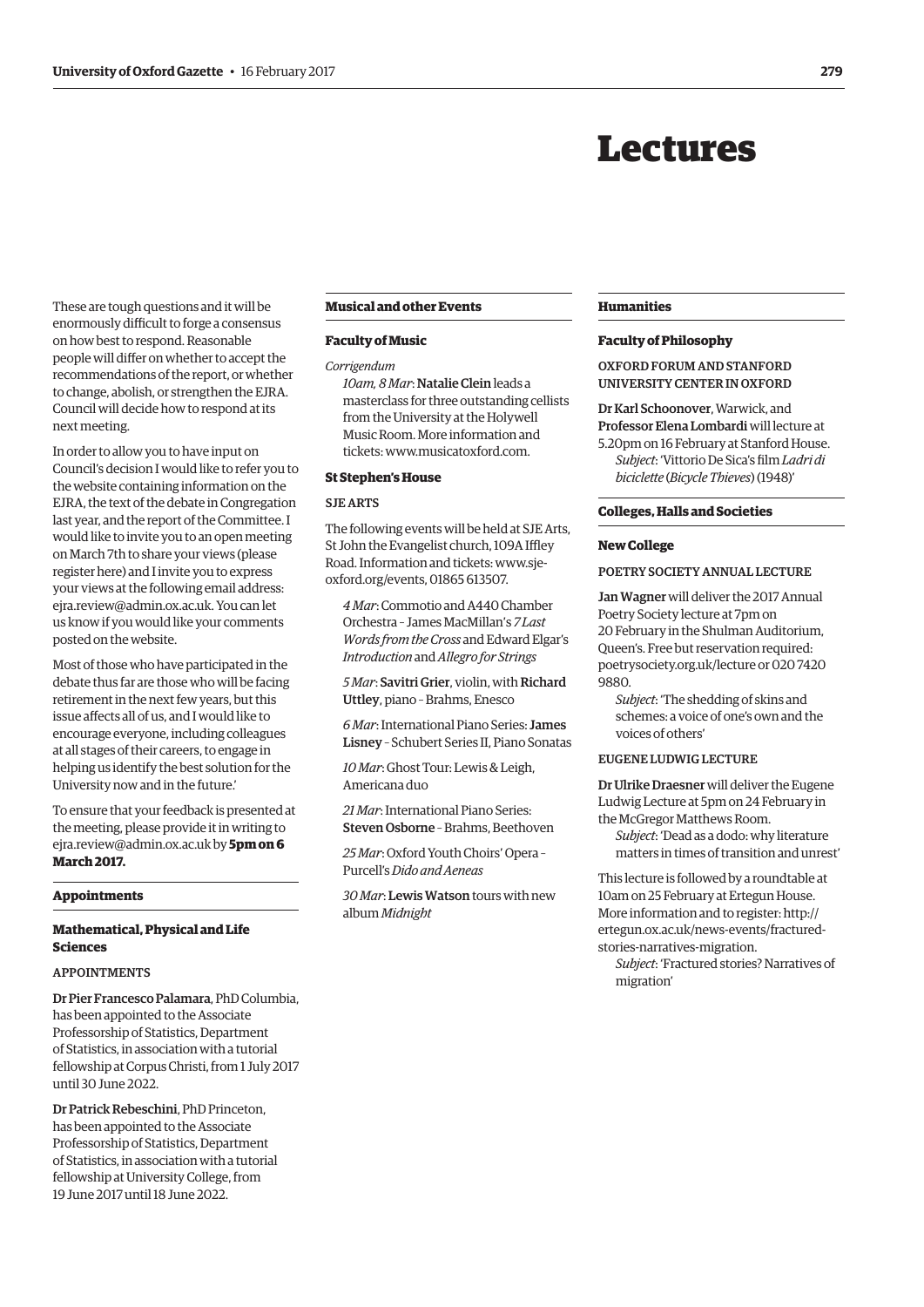# <span id="page-5-0"></span>Examinations and Boards

# **Examinations for the Degree of Doctor of Philosophy**

*This content has been removed as it contains personal information protected under the Data Protection Act.*

# Colleges, Halls and Societies

#### **Obituaries**

#### **St Hilda's**

Mrs Florence Summerskill (*neé* Elliott), 18 January 2017; 1947. Aged 88.

#### **St Hugh's**

*Corrigendum*: Caroline Gorrie (*née* Mackintosh), 7 December 2016; 1947. Aged 88.

Dr Hana Leah Raz (*née* Utitz), 18 January 2017; 1944. Aged 90.

# Elections

| <b>Contested Elections</b> | 2 March |
|----------------------------|---------|
|----------------------------|---------|

The following elections will be contested.

# **Other Committees and University Bodies**

# POOL FOR CONSTITUTING PANELS CONVENED UNDER STATUTE XII PARTS B, D AND H

*If the statutes approved by Congregation on 31 May 2016 are approved by Her Majesty in Council, elections will be required to populate the new Pool for Constituting Panels under Statute XII, Parts B, D and H and under the associated regulations made by Council on 2 December 2016 (Supplement (1) to* Gazette *No 5149, vol 147). These elections are being conducted pending that approval.*

Four members of Congregation to whom Statute XII applies to represent the Division of Mathematical, Physical and Life Sciences, elected by members of Congregation

| Current/ | To bold                        | To hold |
|----------|--------------------------------|---------|
| Retiring | office                         | office  |
| Member   | from                           | until   |
|          | [new positions] with immediate | HT 2021 |
|          | effect subject to              |         |
|          | the approval                   |         |
|          | sought from Her                |         |
|          | Majesty in Council             |         |

*The following nominations have been received*:

Gwen Booth, MA PhD Camb, Mathematical, Physical and Life Sciences Division

#### *Nominated by*:

D D C Bradley, Jesus, Faculty of Physics, Faculty of Engineering Science

- S Bysouth, Personnel Services
- M Z Kwiatkowska, Trinity, Faculty of Computer Science
- P Mountford, St Edmund Hall, Faculty of Chemistry
- P D Nellist, Corpus Christi, Faculty of Materials
- S J Shaikh, Mathematical, Physical and Life Sciences Division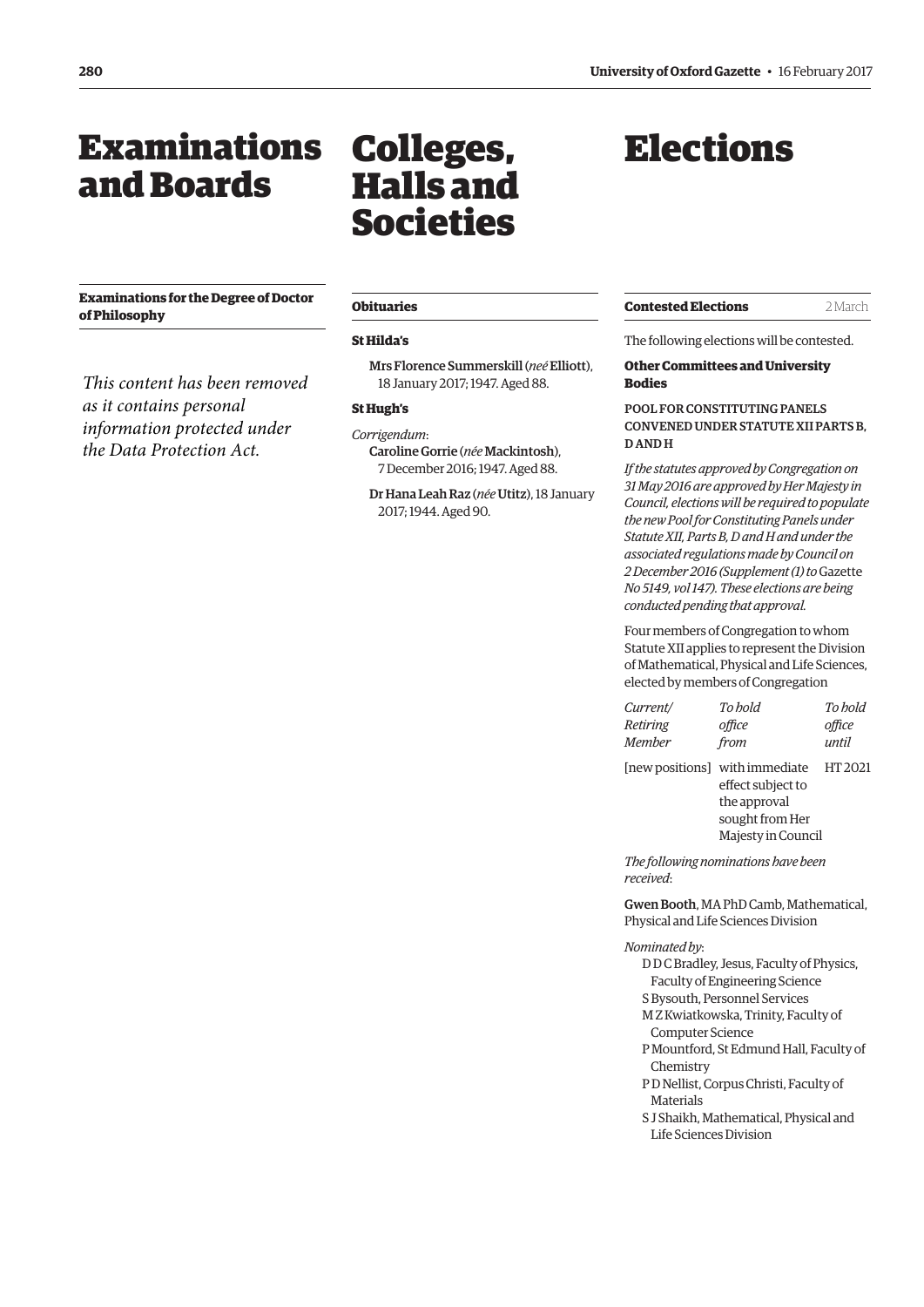# *Candidate statement:*

I lead the Academic Appointments function in the MPLS Divisional Office, and have previous experience in central university Personnel as part of the Senior Appointments team.

I feel that it is very important that the revised Statute XII and its procedures can enable fair and robust decision making on personnel-related issues in the University whilst making use of more proportionate and timely mechanisms. I also feel that if the new procedures are to work well, the 'pool' of Congregation members from which University Appeal, Staff Employment Review and Redundancy Panel members are to be drawn should encompass a broad range of people, some of whom can bring perspectives from personnel and administrative angles.

My role includes oversight and management of the processes that support academic personnel-related work in MPLS. My work involves helping administrative and academic colleagues in departments to navigate the network of procedures around academic appointments and it includes giving policy and procedural advice, often on complex and sensitive issues, to senior members of the University. It requires the consideration both of complex specifics and of the broader context. I have extensive experience, both outside of the University and within it of working on, with, and as secretary to, a range of committees large and small.

I hope that you will feel that my experience and perspectives can be helpful.

Chris Grovenor, MA DPhil Oxf, Fellow of St Anne's, Faculty of Materials

#### *Nominated by*:

- P S Grant, St Catherine's, Faculty of Materials
- T J Marrow, Mansfield, Faculty of **Materials**
- R I Todd, St Catherine's, Faculty of Materials
- A J Wilkinson, St Cross, Faculty of **Materials**

#### [No statement submitted]

# Veronica McGowan, BSc Lond, PhD Warw, Department of Plant Sciences

#### *Nominated by*:

- J W Dickson, Personnel Services
- L Dolan, Magdalen, Faculty of Plant Sciences
- J A Langdale, Queen's, Faculty of Plant Sciences
- S J Shaikh, Mathematical, Physical and Life Sciences Division

# *Candidate statement:*

The University of Oxford employs more than 13,000 people, of whom approximately 10,000 are academic or academic-related staff. Statute XII offers protection and fair treatment to the University's academic and academic-related staff throughout their careers in Oxford. It is essential that the processes designed to protect staff are rigorous and implemented efficiently and effectively. I have had wide experience in managing staff and I have an interest in ensuring justice and fairness for all. I have experience of sitting on disciplinary panels and I understand the complexities of performance-related issues. I would be proud to bring my experiences to serve the wider University.

Rosie Mortimer, MA Oxf, Department of Chemistry

# *Nominated by*:

- M Brouard, Jesus, Faculty of Chemistry S R MacKenzie, Magdalen, Faculty of Chemistry
- P Mountford, St Edmund Hall, Faculty of Chemistry
- S J Shaikh, Mathematical, Physical and Life Sciences Division

#### *Candidate statement:*

I am currently the Head of Administration in the Department of Chemistry. This role and previous lead administrator roles in the departments of Social Policy & Intervention, and Mathematics, as well as a Senior Assistant Registrar role in the Medical Sciences Divisional Office, have given me considerable management experience within the University context. I am currently a member of Personnel Committee, and as part of those duties I have, on a number of occasions, chaired the Joint Consultative Committee with Support Staff. Through my work, both as an administrator and member of Personnel Committee, I have had involvement with the University's disciplinary processes both those for academic and academic related staff, and those for support staff, including conducting investigations and chairing an appeal panel. I believe this experience, together with my common sense and balanced approach to issues, qualifies me to be part of the pool for constituting panels convened under Statute XII. If elected I would work hard to bring this cross-divisional, operational knowledge and experience to bear in a constructive and thoughtful manner.

Dr Charlotte Sweeney, BSc Sus, MBA PhD Open, Department of Materials

# *Nominated by*:

S Bysouth, Personnel Services P S Grant, St Catherine's, Faculty of Materials

- S J Shaikh, Mathematical, Physical and Life Sciences Division
- K J Willis, Merton, Faculty of Anthropology and Geography, Faculty of Zoology

# *Candidate statement:*

I believe that I am well-qualified for election to the Pool because I have many years of experience of working in Universities both in the UK and Sweden in an administrative and managerial capacity, as well as several years' experience in a commercial environment. I have extensive experience of handling performance management cases, of small and large scale restructures leading to redundancies. I am standing for election because I feel I can contribute lessons learned from my relevant experience and bring objectivity and clarity to cases.

Four members of Congregation to whom Statute XII applies to represent University Administration and Services (UAS), elected by members of Congregation

| Current/ | To hold                        | To hold |
|----------|--------------------------------|---------|
| Retiring | office                         | office  |
| Member   | from                           | until   |
|          | [new positions] with immediate | HT 2021 |
|          | effect subject to              |         |
|          | the approval                   |         |
|          | sought from Her                |         |
|          | Majesty in Council             |         |

*The following nominations have been received*:

Jennifer Makkreel, BASc Ottawa, Estates Services

#### *Nominated by*:

N D Hyatt, Estates Services E D James, Estates Services E Liddiard, Legal Services Office L D Ranford, Estates Services

#### [No statement submitted]

Darrell Moss, Estates Services

#### *Nominated by*:

I A Hughes, Estates Services E A Kitchener, Estates Services S E Mitchell, Estates Services P M Sullivan, Estates Services

#### *Candidate statement:*

I have been employed by the University of Oxford Security Services for 26 years, the last 10 years in Supervision or Management, more recently appointed as the Deputy Head of Security Services.

A key responsibility for me is the effective and efficient leadership and management of our four patrol teams, now extending to over 57 staff. I have developed a range of processes to undertake this responsibility,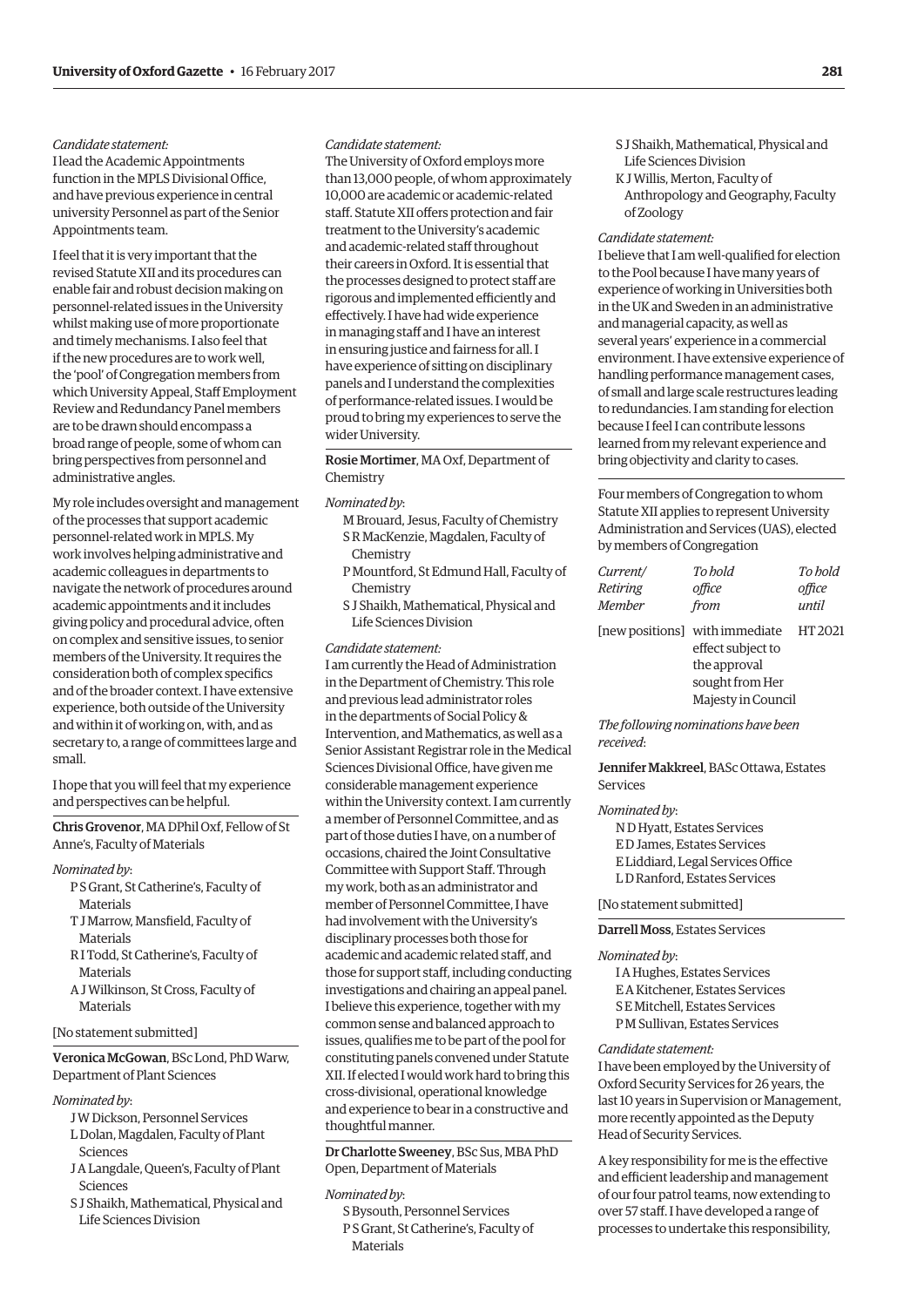including both formal and informal meetings with my supervisory staff, more effective staff communications and the implementation and development of a staff PDR system. I recognise the vital importance of staff training and development and have worked hard to deliver a number of relevant and role related training events. My efforts appear to be greatly appreciated by teams who recognise my contribution in supporting them to deliver a better service.

I have extensive experience in managing 57 people and the HR responsibility that is attributed to their management.

I have previously been a member of disciplinary panels during my employment, I have overseen appeals regarding car parking enforcement, and this has meant making decisions in a fair and reasonable manner using the evidence presented to me.

I feel I would be a valuable member of the pool and believe I am well-fitted to consider the types of issues that will come before these panels.

Victoria Pearson, BA LLB Auckland, Public Affairs Directorate

# *Nominated by*:

- A P Brunner-Ellis, Public Affairs
	- **Directorate**
- A N C MacDonald, Vice-Chancellor's and Registrar's Office
- M M Ounsley, Public Affairs Directorate J B Ray, Public Affairs Directorate

# *Candidate statement:*

As a member of the Public Affairs Directorate in University Administration and Services, I wish to be considered for the above pool for constituting panels.

Having obtained a Bachelor of Laws (Hons) and worked in the legal profession in New Zealand for several years, I appreciate the critical role that properly constituted decision-making bodies play in important matters like employment. I believe that my legal background would assist me with understanding legal provisions and University regulations and also gives me an appreciation of the importance of procedural propriety and fairness.

The level of scrutiny to which the University of Oxford is subjected, given its high standing and global reputation, means that even internal procedural matters can attract external attention and comment. Equally, it is crucial that the University treats, and is seen to treat, its staff fairly and justly in all matters, particularly in relation to fundamental issues like people's livelihoods. As a member of Congregation, and the University community more

broadly, I consider it an obligation to offer the skills I have to assist the University in meeting these requirements and upholding its reputation as a fair and just organisation.

# Stephen Purbrick, BA York, Finance Division

## *Nominated by*:

N S Anderson, Finance Division N B Heath, Finance Division J D Hutchinson, Finance Division G J Moore, Finance Division

# [No statement submitted]

Sara C Smith, MA Oxf, Equality and Diversity Unit

# *Nominated by*:

- M Chen-Wishart, Merton, Faculty of Law T Coe, Equality and Diversity Unit
- A L Evans, Student Administration
- K M Holmes, Education Policy Support
- J S Hoyle, Student Administration
- J Hutchings, Mathematical, Physical and Life Sciences
- D P Moore, Student Administration
- S F Neal, Oxford Learning Institute
- J A Tibbert, Student Administration M Zimba, Equality and Diversity Unit

# *Candidate statement:*

The main reason I am putting myself forward for election as a potential member of a Statute XII Panel is because I want to help ensure that the decisions made there are fair. The Panels will deal with difficult issues of staff discipline and redundancy which have a tremendous impact on people's lives and careers and it is important that the Panel members bring a diversity of experience to their decision-making. I have spent over 25 years at Oxford and have seen the University from several different perspectives: as a student, a college employee, a member of support staff and later as a grade 8 in UAS. I've worked as a PA in a medical department, an administrative officer in Education Policy Support and, for the last five years, as a policy advisor in the Equality and Diversity Unit. I have a good working knowledge of equality and employment law and lead on the Public Sector Equality Duty and equality analysis for the EDU. I'm experienced in policy review and development and have often advised departments and colleges on the potential impact on equality of their policies and decisions.

Working in equality doesn't mean being the 'PC police' but helps give you a more sensitive appreciation of both sides of an issue. I believe this will help me to contribute to objective and fair decisionmaking that considers the interests both of the individual and of the University.

# Clare Wakeham, MA MSc Oxf, Oxford Learning Institute

# *Nominated by*:

T Coe, Equality and Diversity Unit S F Neal, Oxford Learning Institute J E Sherwood, Jesus, Language Centre A E Trefethen, St Cross, Faculty of Computer Science

# *Candidate statement:*

I have worked for the University since 1997 in a number of professional and managerial roles, in departments and in UAS. My experience has brought me into contact in a variety of ways with the matters that the panels would cover. I started as a Departmental Administrator, and was involved in cases of discipline, dismissal and redundancy; working in central Personnel Services I advised on such cases, up to and including Visitatorial Board, gaining a different perspective. Since working in the Oxford Learning Institute, the contact I have had with people across the collegiate University has greatly broadened my knowledge and strengthened my understanding; I have advised and supported many people who are having to make decisions in difficult situations involving the whole range of management activity, from supporting and developing individual staff to restructuring departments. I believe that my breadth of experience, from many different points of view, has equipped me to make fair and reasonable judgements, taking into account a broad sweep of evidence and balancing principles and individual needs. I would relish the opportunity to put some of this experience and good judgement to use on the Staff Employment Review Panel.

Full details of the Pool's composition and the functions and powers of the Panels can be found in Supplement (1) to *Gazette* No 5149, vol 147.

# **General notes:**

The nomination period for these elections closed at 4pm on 2 February.

All members of Congregation are entitled to vote in these elections. Ballot papers will be dispatched from the University Offices by 14 February, using the address provided in the Register of Congregation. Completed ballot papers must be received by the Elections Office not later than **4pm on 2 March**.

Candidates were invited to include with their nomination forms a written statement of no more than 250 words, setting out his or her reasons for standing and qualifications for the office being sought. These statements are published in this issue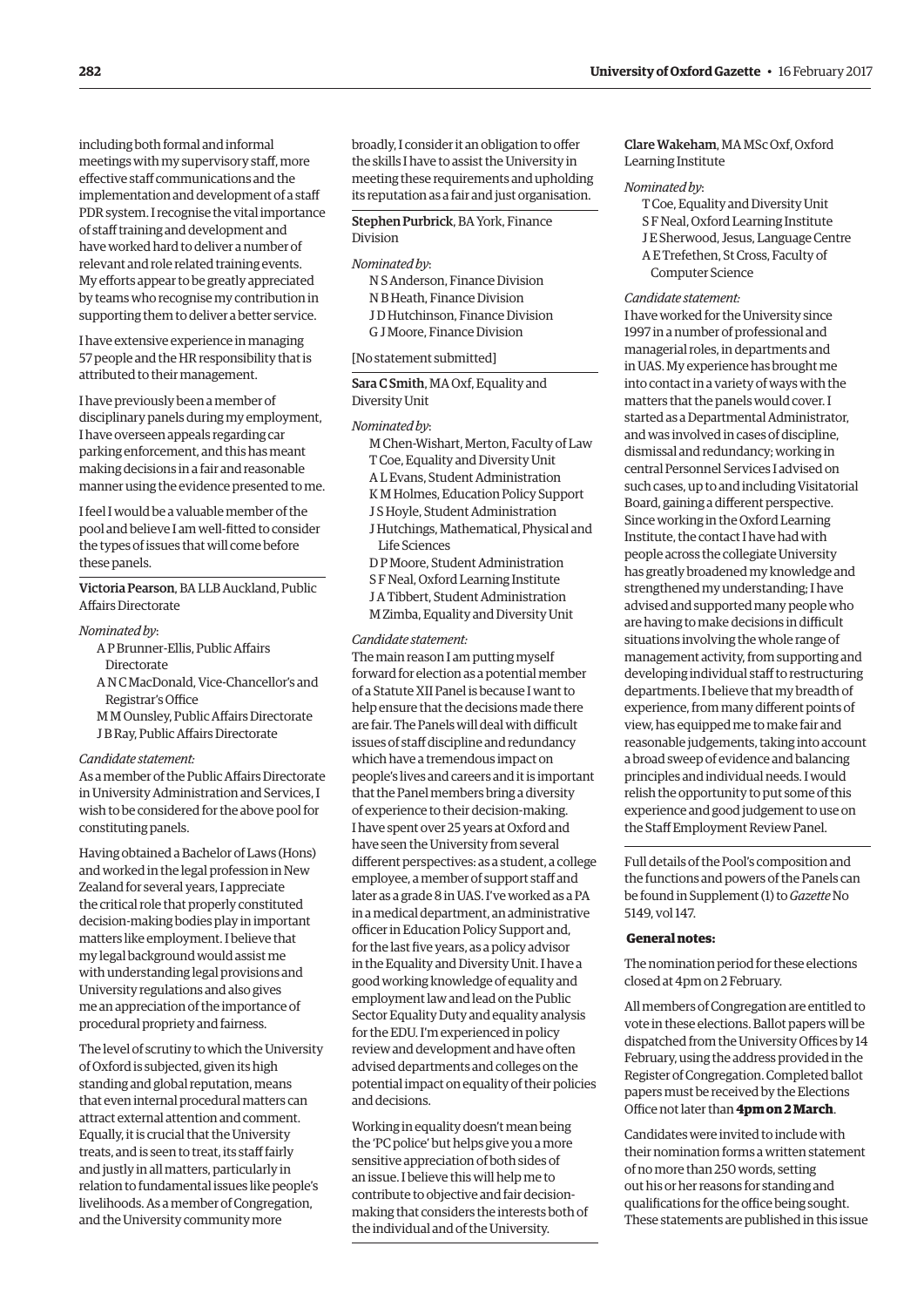of the *Gazette*. Voters may wish to wait until they have read these before returning their ballot papers.

For further information, please contact the Elections Officer [\(shirley.mulvihill@admin.](mailto:shirley.mulvihill@admin.ox.ac.uk) [ox.ac.uk\).](mailto:shirley.mulvihill@admin.ox.ac.uk)

| <b>Uncontested Elections</b> | 2 March |
|------------------------------|---------|
|                              |         |

Nominations for these elections closed at 4pm on 2 February.

As the number of nominations received is no more than sufficient to fill the following vacancies, the candidates nominated below shall be deemed to be duly elected as of Thursday, 2 February 2017 (as per Congregation Regulations 2 of 2002, regulations 8.2 (3) and 8.2 (6) and Council Regulations 19 of 2002, regulations 40 and 44). For the purposes of elections, academic standing is as defined in Council Regulations 22 of 2002, Part 2: Academic Precedence and Standing, made by Council on 26 June 2002.

# **Other Committees and University Bodies**

# POOL FOR CONSTITUTING PANELS CONVENED UNDER STATUTE XII PARTS B, D AND H

*If the statutes approved by Congregation on 31 May 2016 are approved by Her Majesty in Council, elections will be required to populate the new Pool for Constituting Panels under Statute XII, Parts B, D and H and under the associated regulations made by Council on 2 December 2016 (Supplement (1) to* Gazette *No 5149, vol 147). These elections are being conducted pending that approval.*

Four members of Congregation to whom Statute XII applies to represent the Division of Humanities, elected by members of Congregation

| Current/      | To hold                                                                                                      | To hold |
|---------------|--------------------------------------------------------------------------------------------------------------|---------|
| Retiring      | office                                                                                                       | office  |
| <b>Member</b> | from                                                                                                         | until   |
|               | [new positions] with immediate<br>effect subject to<br>the approval<br>sought from Her<br>Majesty in Council | HT 2021 |
|               |                                                                                                              |         |

*The following nominations have been received*:

Karen Brill, BSc Cape Town, BA Lond, MSt Oxf, Humanities Division

#### *Nominated by*:

- A L Broadby, Faculty of Theology and Religion
- L Hirsch, Humanities Division
- C McKiernan, Humanities Division

H L Morris, Faculty of Medieval and Modern Languages

Steven Gunn, MA DPhil Oxf, Fellow of Merton, Faculty of History

#### *Nominated by*:

- I W Archer, Keble, Faculty of History R E Buxton, Merton
- M H Conway, Balliol, Faculty of History N M Nowakowska, Somerville, Faculty of History

Edmund M Herzig, MA Camb, MA DPhil Oxf, Fellow of Wadham, Faculty of Oriental Studies

## *Nominated by*:

- I Bangha, Wolfson, Faculty of Oriental Studies
- A D Farmery, Wadham, Faculty of Clinical Medicine
- L J N Mignon, St Antony's, Faculty of Oriental Studies
- C Z Minkowski, Balliol, Faculty of Oriental Studies

Lynne Hirsch, BA Jerusalem, MA Stanford, Humanities Division

# *Nominated by*:

- K Brill, Humanities Division
- A J Fairweather-Tall, Humanities
- Division
- H L Morris, Faculty of Medieval and Modern Languages
- K E O'Brien, University College, Faculty of English Language and Literature

Four members of Congregation to whom Statute XII applies to represent the Division of Medical Sciences, elected by members of Congregation

| Current/ | To hold                                             | To hold |
|----------|-----------------------------------------------------|---------|
| Retiring | office                                              | office  |
| Member   | from                                                | until   |
|          | [new positions] with immediate<br>effect subject to | HT 2021 |
|          |                                                     |         |
|          |                                                     |         |

| the approval       |  |
|--------------------|--|
| sought from Her    |  |
| Majesty in Council |  |

*The following nominations have been received*:

Liz Barnes-Moss, Nuffield Department of Clinical Neurosciences

#### *Nominated by*:

- P J M Elphick, Nuffield Department of Obstetrics and Gynaecology
- A J Holmes, Department of Paediatrics C Kennard, Brasenose, Faculty of
- Psychological Studies, Faculty of Clinical Medicine
- I M C Tracey, Pembroke, Faculty of Psychological Studies, Faculty of Clinical Medicine

Sasha Shepperd, BA Vermont, MA Harvard, DPhil Oxf, Faculty of Clinical Medicine

#### *Nominated by*:

- J M Armitage, Faculty of Clinical Medicine
- D A Bennett, Clinical Trial Service Unit and Epidemiological Studies Unit
- J R Emberson, Clinical Trial Service Unit and Epidemiological Studies Unit
- T J A Key, Cancer Research UK Epidemiology Unit

Four members of Congregation to whom Statute XII applies to represent the Division of Social Sciences, elected by members of Congregation

| Current/      | To hold | To hold |
|---------------|---------|---------|
| Retiring      | office  | office  |
| <b>Member</b> | from    | until   |

[new positions] with immediate HT 2021 effect subject to the approval sought from Her Majesty in Council

*The following nominations have been received*:

Janice French, BA Camb, MA City, MBA Lond, Saïd Business School

#### *Nominated by*:

- S E Dopson, Green Templeton, Faculty of Social Studies, Faculty of Management
- C W Quinn, Wolfson, Saïd Business School
- F P Reed-Tsochas, Green Templeton, Faculty of Management P Tufano, Balliol, Faculty of Management

# Eve Rodgers, BA Open, Department of Education

#### *Nominated by*:

- J Baird, St Anne's, Faculty of Social Studies
- K A Butler, Personnel Services
- J A Dickson, Personnel Services
- A E Oancea, Kellogg, Faculty of Social Studies

# Nicholas Van Hear, BA Camb, PhD Birm, Faculty of Anthropology and Geography

#### *Nominated by*:

- B J Anderson, School of Anthropology and Museum Ethnography C Costello, St Antony's, Faculty of Law D A Dzenovska, Kellogg, Faculty of Anthropology and Geography
- E Newcombe, School of Anthropology and Museum Ethnography

# Charlotte Vinnicombe, BA MA Liv, Faculty of Law

## *Nominated by*:

J H Armour, Oriel, Faculty of Law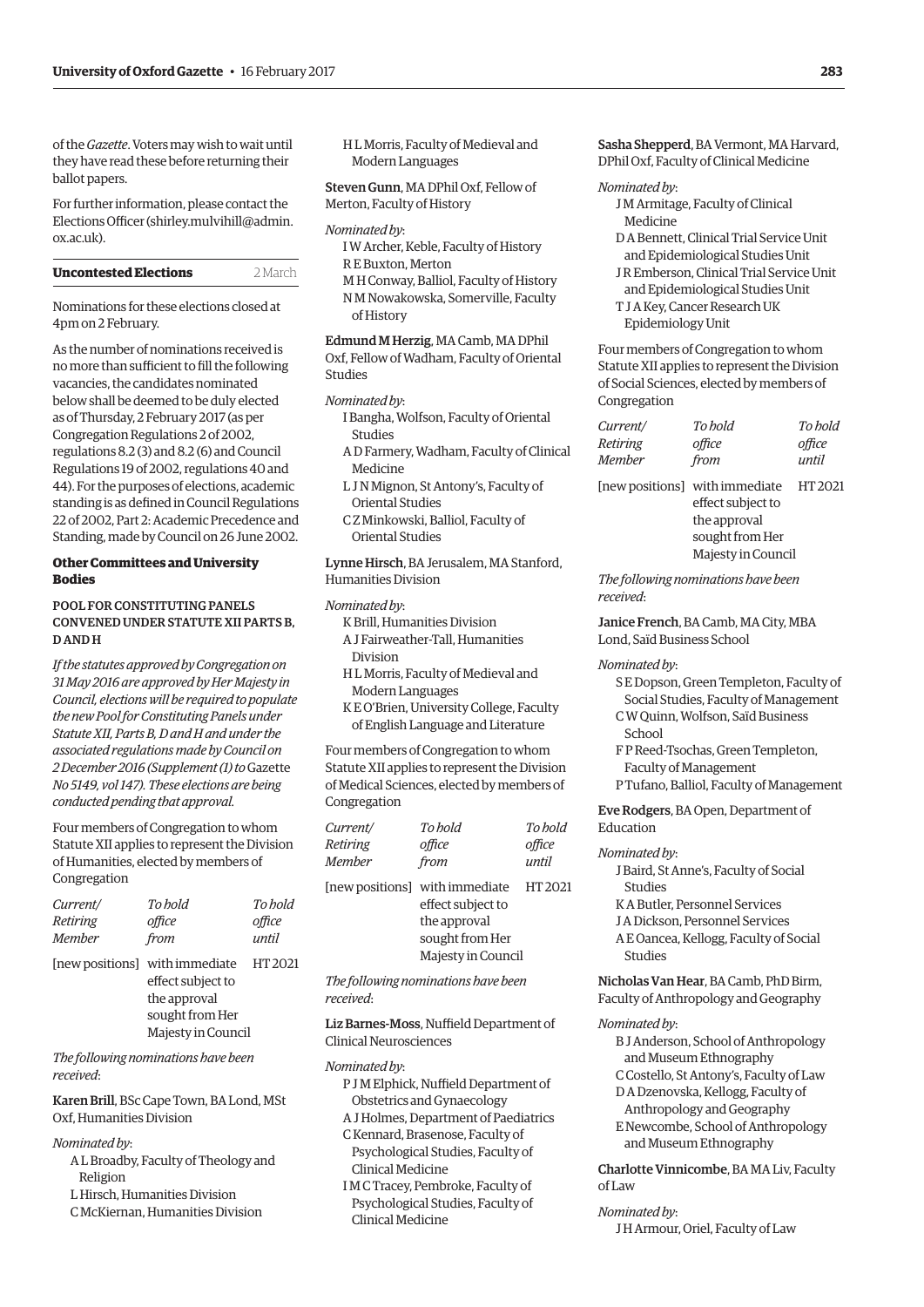<span id="page-9-0"></span>A C L Davies, Brasenose, Faculty of Law M A O'Neill, Faculty of Law K Van Zwieten, Harris Manchester, Faculty of Law

Four members of Congregation to whom Statute XII applies to represent Gardens, Libraries and Museums (GLAM), elected by members of Congregation

| Current/ | To hold                                | To bold |
|----------|----------------------------------------|---------|
| Retiring | office                                 | office  |
| Member   | from                                   | until   |
|          | [new positions] with immediate HT 2021 |         |
|          | effect subject to                      |         |
|          | the approval                           |         |

sought from Her Majesty in Council

*The following nominations have been received*:

Aisha Burtenshaw, LLB Keele, PGDip Brist, Ashmolean Museum of Art and Archaeology

#### *Nominated by*:

- S M McCormack, Ashmolean Museum of Art and Archaeology
- L P McHaffie, Ashmolean Museum of Art and Archaeology
- P C Roberts, Wolfson, Ashmolean
- Museum of Art and Archaeology C T Whistler, St John's, Faculty of History

#### Laura How, BSc Sheff, Bodleian Libraries

#### *Nominated by*:

- R Ovenden, Balliol, Faculty of History
- C M M Shaw, Deputy Registrar's Office
- A E Trefethen, St Cross, Faculty of Computer Science
- L Van Broekhoven, Linacre, Faculty of Anthropology and Geography

Boyd Rodger, BA Strath, MBA City, Book Storage Facility

#### *Nominated by*:

- A S Carritt, Bodleian Information Skills T R Kirtley, Bodleian Estates Office
- M G Popham, Bodleian Digital Library Systems and Services
- H A Wait, Faculty of Theology, Faculty of Philosophy

#### **Faculty Boards**

#### BOARD OF THE FACULTY OF LAW

One Ordinary Member elected by all members of the faculty exclusive of the persons qualified to be Official Members as per Regulation 10 of Council Regulations 19 of 2002

*Current/Retiring Member To hold* 

*office until*

Ms Nancy Eisenhauer, Mansfield MT 2017

*The following nomination has been received*:

Professor Alison L Young, LLB Birm, BCL MA DPhil Oxf, Fellow of Hertford

- *Nominated by*:
	- A L Bogg, Hertford A C L Davies, Brasenose
	- C E Hoyle, Green Templeton W J Swadling, Brasenose

#### **Notes:**

Nominations in writing for the elections on 2 March, by four members of Congregation other than the candidate, were received by the Elections Office at the University Offices, Wellington Square, up to 4pm on 2 February. For further information, please contact the Elections Officer ([shirley.mulvihill@admin.](mailto:shirley.mulvihill@admin.ox.ac.uk) [ox.ac.uk\).](mailto:shirley.mulvihill@admin.ox.ac.uk)

# **Lapsed Vacancies**

As no nominations were received, the following vacancies have now lapsed and, in accordance with the regulations, must remain vacant until an appointment is made jointly by the Proctors and Vice-Chancellor.

Any eligible member of Congregation who wishes to be considered for appointment to one of these vacancies is asked to contact the Elections Officer [\(shirley.mulvihill@](mailto:shirley.mulvihill@admin.ox.ac.uk) [admin.ox.ac.uk\) by](mailto:shirley.mulvihill@admin.ox.ac.uk) **23 February**.

# PANEL FOR CONSTITUTING THE VISITATORIAL BOARD UNDER STATUTE XII PART C

One member of Congregation required to engage in academic teaching and/or research either by their written contracts of employment or by established and agreed practice elected by Congregation to hold office until Michaelmas term 2018

# POOL FOR CONSTITUTING PANELS CONVENED UNDER STATUTE XII PARTS B, D AND H

Two of four members of Congregation to whom Statute XII applies to represent the Division of Medical Sciences, elected by members of Congregation to hold office until Hilary term 2021

One of four members of Congregation to whom Statute XII applies to represent Gardens, Libraries and Museums (GLAM), elected by members of Congregation to hold office until Hilary term 2021

# Advertisements

#### **Advertising enquiries**

*Email*: [gazette.ads@admin.ox.ac.uk](mailto:gazette.ads@admin.ox.ac.uk) *Telephone*: 01865 (2)80548 *Web*[: www.ox.ac.uk/gazette/](www.ox.ac.uk/gazette/classifiedadvertising) classifiedadvertising

# **Deadline**

Advertisements are to be received by **noon on Wednesday** of the week before publication (ie eight days before publication). Advertisements must be submitted online.

#### **Charges**

Commercial advertisers: £30 per insertion of up to 70 words, or £60 per insertion of 71–150 words.

Private advertisers: £20 per insertion of up to 70 words, or £40 per insertion of 71–150 words.

Advertisements which are placed only in the online edition of the *Gazette* are reduced to £20 per insertion for commercial advertisers and £10 per insertion for private advertisers for 70-word advertisements (or £40 and £20 respectively for 150-word advertisements).

See our website for examples of whether an advertisement is considered commercial [or private: www.ox.ac.uk/gazette/](www.ox.ac.uk/gazette/classifiedadvertising) classifiedadvertising.

# **Online submission and payment**

Advertisements must be submitted and paid for online, using a credit card or debit card, through a secure website. For details, see [www.ox.ac.uk/gazette/classifiedadvertising.](http://www.ox.ac.uk/gazette/classifiedadvertising)

#### **Research participants sought**

**If you are 18–60 years old** and in good health you may be eligible to take part in a study to test the human response to *Salmonella* typhi and paratyphi run by the Oxford Vaccine Group. Reimbursement provided for your time, inconvenience and travel. Total participation time: up to 15 months. Before you decide whether to take part, it is important to understand exactly what the study is about and what participation would involve. Further informati[on: www.ovg.ox.ac.uk/recruiting](www.ovg.ox.ac.uk/recruiting-studies)studies, 01865 857420 or [info@ovg.ox.ac.uk.](mailto:info@ovg.ox.ac.uk)

#### **Groups and societies**

**The Oxford University Newcomers' Club** at the University Club, 11 Mansfield Rd, OX1 3SZ, welcomes the wives, husbands or partners of visiting scholars, of graduate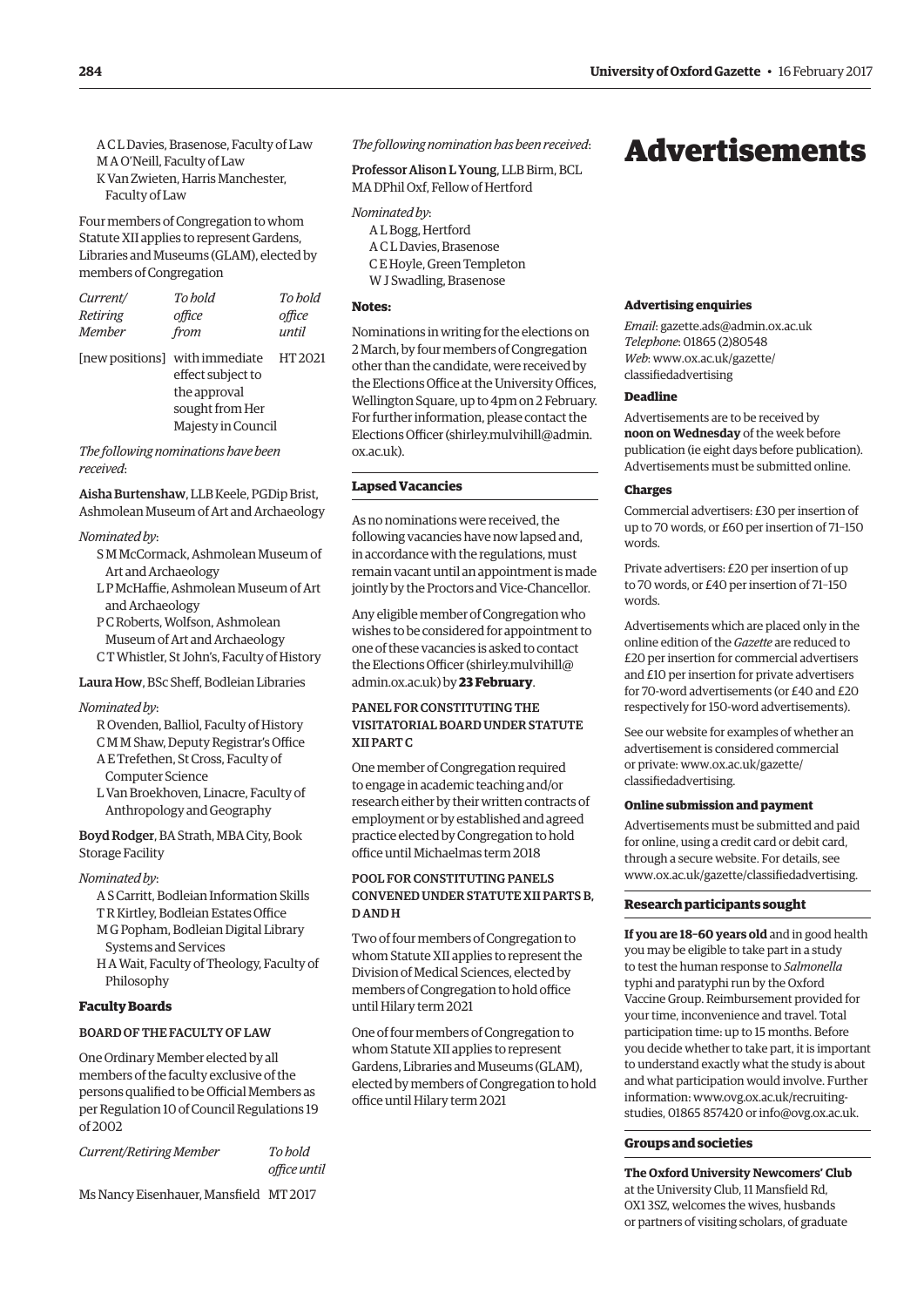students and of newly appointed academic and administrative members of the University. We offer help, advice, information and the opportunity to meet others socially. Informal coffee mornings are held in the club every Wednesday 10.30–12 (excluding the Christmas vacation). Newcomers with children (0–4) meet every Fri in term 10.15–11.45. We have a large programme of events including tours of colleges, museums and other places of interest. Other term-time activities include a book group, informal conversation group, garden group, antiques group, opportunity to explore Oxfordshire and an opportunities in Oxford group. Visit our website: [www.](http://www.newcomers.ox.ac.uk) [newcomers.ox.ac.uk.](http://www.newcomers.ox.ac.uk)

#### **Oxford Research Staff Society (OxRSS)**

is run by and for Oxford research staff. It provides researchers with social and professional networking opportunities, and a voice in University decisions that affect them. Membership is free and automatic for all research staff employed by the University of Oxford. For more information and to keep up to date, see: web: [www.oxrss.ox.ac.uk;](http://www.oxrss.ox.ac.uk)  Facebook: [http://fb.me/oxrss; Tw](http://fb.me/oxrss)itter: @ResStaffOxford; mailin[g list: researchstaff](mailto:researchstaff-subscribe@maillist.ox.ac.uk)subscribe@maillist.ox.ac.uk.

**Restoration and** conservation of antique furniture

**John Hulme** undertakes all aspects of restoration. 30 years' experience. Collection and delivery. For free advice, telephone or write to the Workshop, 11A High St, Chipping Norton, Oxon, OX7 5AD. Tel: 01608 641692.

#### **Sell your unwanted books**

**We buy academic and non-academic used books**. If you are moving office or home, leaving the University or just need more space, we can help. We are most interested in arts, history and social sciences and also buy classical or jazz CDs. Good prices paid for large or small collections and we collect from anywhere in the Oxford area. Please contact [Ross on 07720 288774 or bd@beadledavies.](mailto:bd@beadledavies.co.uk) co.uk.

#### **Services offered**

**Big or small, we ship it all**. Plus free pick up anywhere in Oxford. Also full printing services available (both online and serviced), 24-hour photocopying, private mailing addresses, fax bureau, mailing services and much more. Contact or visit Mail Boxes Etc, 266 Banbury Rd, Oxford. Tel: 01865 514655. Fax: 01865 514656. Email: [staff@mbesummertown.co.uk.](mailto:staff@mbesummertown.co.uk)  Also at 94 London Rd, Oxford. Tel: 01865 [741729. Fax: 01865 742431. Email: staff@](mailto:staff@mbeheadington.co.uk) mbeheadington.co.uk.

**Are you finding your workload too** 

**much?** Are you struggling to find time to do everything? (Or putting off writing that essay?) I help students manage their time and

energy to ensure that their time at university is successful and enjoyable. I am a professional, qualified coach, who has been through the same situation, and can help you make university life and workload far less stressful. Contact Eleanor at [eleanor@esbcoaching.com.](mailto:eleanor@esbcoaching.com)

#### **Situations vacant**

**Wanted: an OFSTED-registered person** to look after my 2 children, aged 4 and 6, over weekends on regular basis until Aug. Please apply only if you have an OFSTED registration number. Immediate start; hours are 7.10am till 6.40pm both Sat and Sun. Your child or children play together and have fun. The hourly rate is £10 for the right person. Contact: 07765 864348.

# **Accommodation offered**

#### *Graduate Accommodation Office*

The Graduate Accommodation Office provides affordable accommodation to full-time graduate students of the [University. Please see www.admin.ox.ac.](www.admin.ox.ac.uk/graduateaccommodation) uk/graduateaccommodation. Academic visitors, staff and part-time students may wish to register for Student Pad, a website where private landlords advertise for tenants associated with the University: [www.oxfordstudentpad.co.uk.](http://www.oxfordstudentpad.co.uk)

**scottfraser** – market leaders for quality Oxfordshire property. Selling, letting, buying, renting, investing – we are here to help. Visit [www.scottfraser.co.uk fo](http://www.scottfraser.co.uk)r more information or call: Headington sales: 01865 759500; Summertown sales: 01865 553900; East Oxford sales: 01865 244666; Witney sales: 01993 705507; Headington lettings: 01865 761111; Summertown lettings: 01865 554577; East Oxford and student lettings: 01865 244666; Witney lettings: 01993 777909.

#### **Self-catering apartments**

**Visiting Oxford?** Studio, 1-, 2- and 3-bed properties conveniently located for various colleges and University departments. Available from 1 week to several months. Apartments are serviced, with linen provided and all bills included. Details, location maps and photos can be found on our website at [www.](http://www.shortletspace.co.uk) [shortletspace.co.uk. Co](http://www.shortletspace.co.uk)ntact us by email on [stay@shortletspace.co.uk or](mailto:stay@shortletspace.co.uk) call us on 01993 811711.

**Sunny north Oxford studio apartment** with parking available for short/medium-term lets, ideal for 1 person. Immaculate newly built with French doors opening on to south-facing garden. Wi-Fi/TV provided. Lounge/dining area, fully equipped kitchenette with fridge/ freezer/hob/microwave. Separate access with own hallway including washer/dryer, beautiful bathroom with shower. Fresh linen regularly,

£60 per night, bills included, minimum 3 nights. £25 surcharge for second person. Email: enquiries@studioflatnorthoxford. com. Tel: 0044 (0)7764 574700. Web: [www.](http://www.studioflatnorthoxford.com) [studioflatnorthoxford.com.](http://www.studioflatnorthoxford.com)

**The Tidmarsh** is a Visit England 5\*-rated 1-bedroom apartment in the Oxford Castle Quarter, refurbished for its 10th anniversary. A quiet, central location, so ideal for professional and academic short-term lets. Wi-Fi, all utilities, highest thread-count linen changed weekly, fully fitted kitchen, full laundry facilities, underfloor heating with finest-quality furniture and fittings ensure a comfortable, practical environment. Web: [www.pmcdomus.co.uk. Em](http://www.pmcdomus.co.uk)[ail: pat@](mailto:pat@pmcdomus.co.uk) pmcdomus.co.uk. Tel: 01869 277557.

## **Holiday lets**

**Midhurst**. Romantic, primitive, 2-bedroom gamekeeper's cottage up a muddy farm track in national park at the foot of the South Downs. Open fire, polished floor, simple kitchen; dishwasher, washing machine; broadband, no TV, large study. On own 190-acre organic farm – woods, valleys, river, bluebells, deer. Available weekends; discounts for junior academics. Pictures at [www.](http://www.wakehamfarm.com) [wakehamfarm.com or](http://www.wakehamfarm.com) e[mail haroldcarter@](mailto:haroldcarter@mac.com) mac.com.

**Cornwall**, cottage and restored chapel in quiet hamlet on South-west Coastal Footpath within 100m of the sea and minutes from Caerhays and Heligan. Each property sleeps 6. Comfortably furnished, c/h, wood burner and broadband. Ideal for reading, writing, painting, walking, bathing, bird watching. Beautiful beach perfect for bucket and spade family holidays. Short winter breaks available from £250. Tel: 01865 558503 or 07917 864113. Email: [gabriel.amherst@btconnect.com. Se](mailto:gabriel.amherst@btconnect.com)e: [www.cornwallcornwall.com.](http://www.cornwallcornwall.com)

#### **Choose from over 11,000 holiday villas**

and apartments in Spain with Clickstay. We make it easy for you to make the perfect choice with our verified renter reviews and a dedicated customer services team. You can choose from modern apartments in Mallorca to whitewashed traditional fincas in Tenerife from just £73 pw! Many of our rental properties have private pools, sea views and large gardens with BBQ facilities. See: [www.](http://www.clickstay.com/spain) [clickstay.com/spain.](http://www.clickstay.com/spain)

**Tuscany**. Beautiful 4-bedroom family house with garden/BBQ. Sleeps up to 6. Peaceful location; stunning views of medieval hilltop village Roccatederighi (within walking distance) with 5 restaurants and services etc. 1½ hours from Pisa airport; 35 mins from the coast with miles of free public beaches and pine groves; 20 mins to lake. £400–£500 pw depending on timing and numbers. Please contact David Haenlein: 0775 143 4267 or [david@haenlein.co.uk.](mailto:david@haenlein.co.uk)